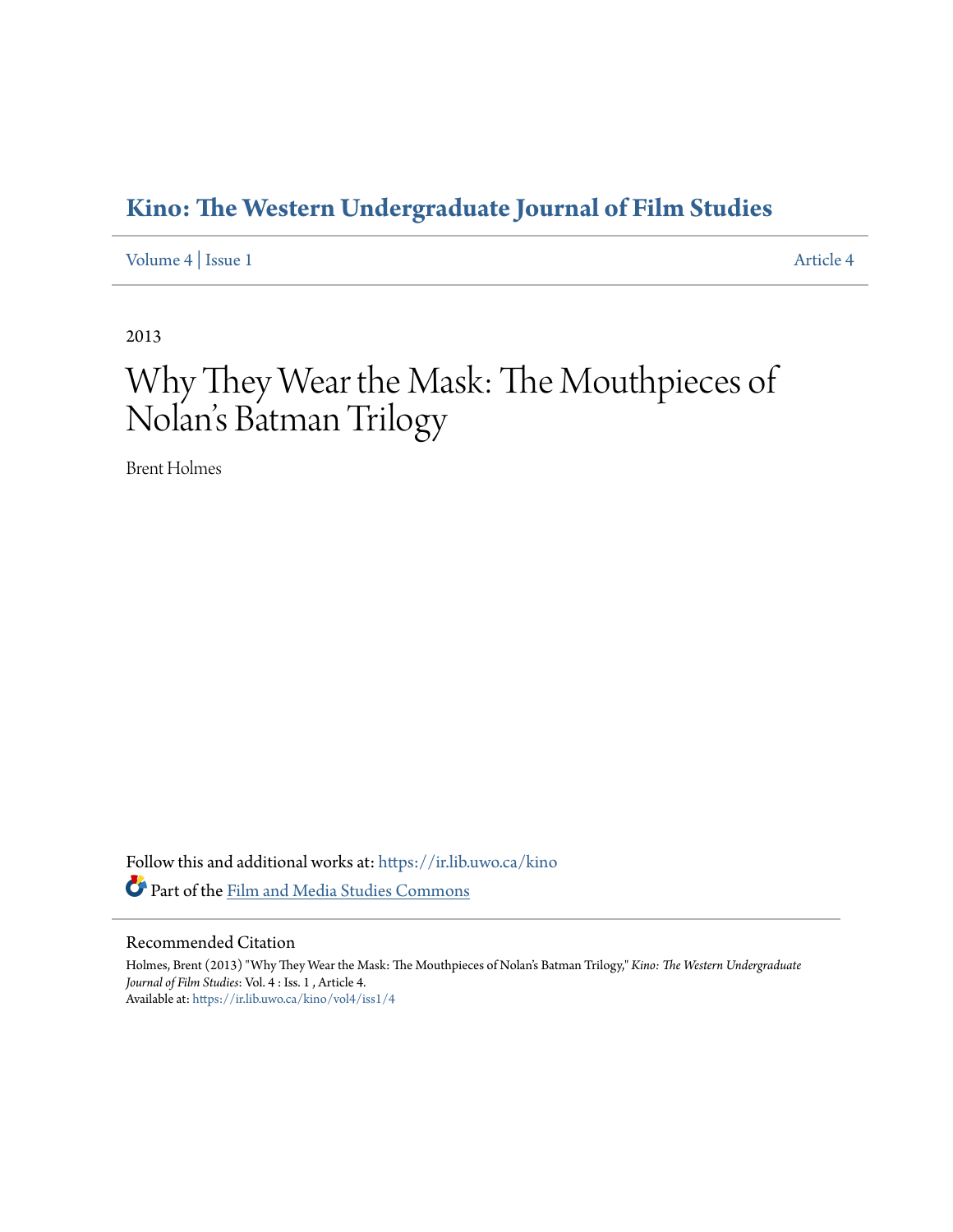## Why They Wear the Mask: The Mouthpieces of Nolan's Batman Trilogy

#### **Keywords**

Batman, Dark Knight, Joker, Christopher Nolan, mask, superhero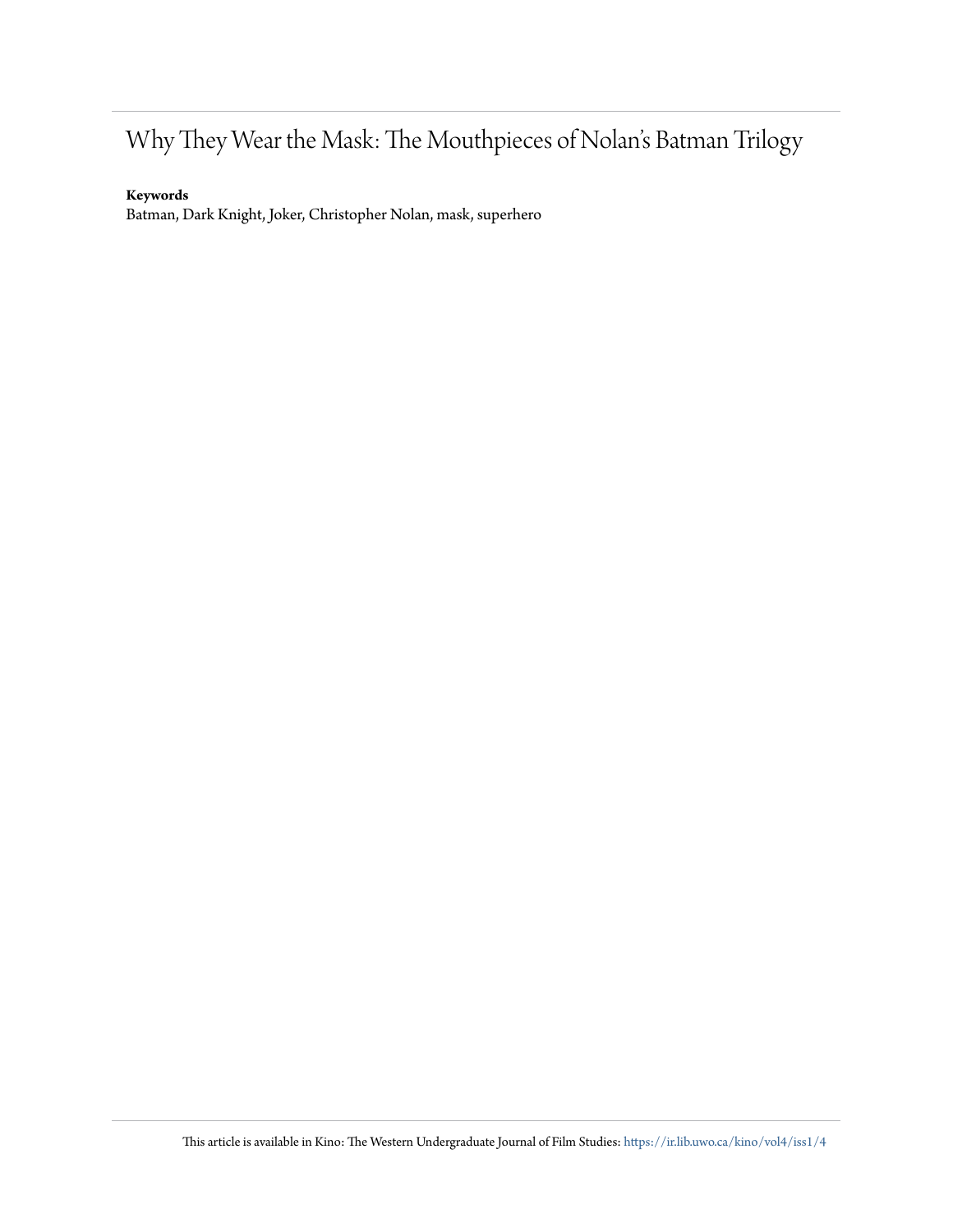#### **Why They Wear the Mask: The Mouthpieces of Nolan's Batman Trilogy**  by Brent Holmes

In Brian Azzarello and Lee Bermejo's graphic novel *Joker* (2008), the Clown Prince of Crime comments on the ironies of Batman's costume noting how his mask leaves his chin and mouth unconcealed:

You wear your shame like a badge, because you don't have the balls to pin it on. Yes...Just look at you...desperate to be feared, you want to be perceived as a monster, draped in black...and yet...you leave that little window...a glimpse at the perfection underneath. Obvious-- the chiseled good looks-- not the jaw, the mouth of a monster...why do you let it be seen? Tell me why.

Released around the same time, Christopher Nolan's *The Dark Knight Trilogy* (2005-2012) shows Batman and several of his nemeses wearing masks or scars that alter or accentuate their mouths. While Batman's costume continues to leave that window into his "chiseled good looks," Scarecrow in *Batman Begins* (2005), the Joker in *The Dark Knight* (2008), and Bane in *The Dark Knight Rises* (2012) all alter their faces and mouths through distorting makeup or masks. In these masks, the mouth functions as a symbol of identity representing the character's voice in the world. While Batman's enemies' masks suggest a permanent change to identity, Batman leaves a window into his reality revealing a layering of identities that allows him to navigate the somber world of Gotham.

 In Nolan's trilogy, Batman's understanding of the mask is linked intimately to the use of masks by his enemies. In his essay "Terrorist, Technocrat, and Feudal Lord: Batman in Comic Book and Film Adaptation," Marc DiPaolo observes that, "Batman's villains are connected to him in a [...] visceral, symbolic way. The vast majority of them are dark reflections of Batman himself and they frequently parody or pervert his intentions and method of operation" (DiPaolo 205). However, DiPaolo observes this in terms of actions; the masks that the villains wear function as a mimic of Batman's own pain. The villains' mouths are altered through their masks, whereas Batman leaves his "chiseled good looks" visible. In *Batman Begins*, Scarecrow's mask is a means of inflicting pain—the mouth is the only definable feature in the patchy sack he wears to terrify his patients. When he sprays Batman with his fear toxin, bats claw their way through the wire mouthpiece in the mask, distorting his mouth. Unlike Scarecrow or Bane, the Joker's mouth is physically scarred and accentuated through makeup; this mask of sorts becomes a recognizable feature of the Joker, who tells lies about the origins of the scars to the people he kills in *The Dark Knight*. The Joker's mask is a means of fabricating a (false) past pain and instilling a present fear. Bane also wears a mask that covers his mouth, but his mask fulfills a purpose outside of terror: Bane's mask provides him with analgesic gas for his immobilizing pain. In the prologues for *The Dark Knight* and *The Dark Knight Rises*, multiple characters question the reason behind the Joker's "warpaint" and why Bane wears his mask. With each villain, these masks become a central part of the character's identity—Bane comments in *The Dark Knight Rises*, "nobody cared who I was until I put on the mask." For these villains, the mask, and by extension, their reactions to pain, are their identity. Bane's identity is so linked into the mask that he literally cannot function without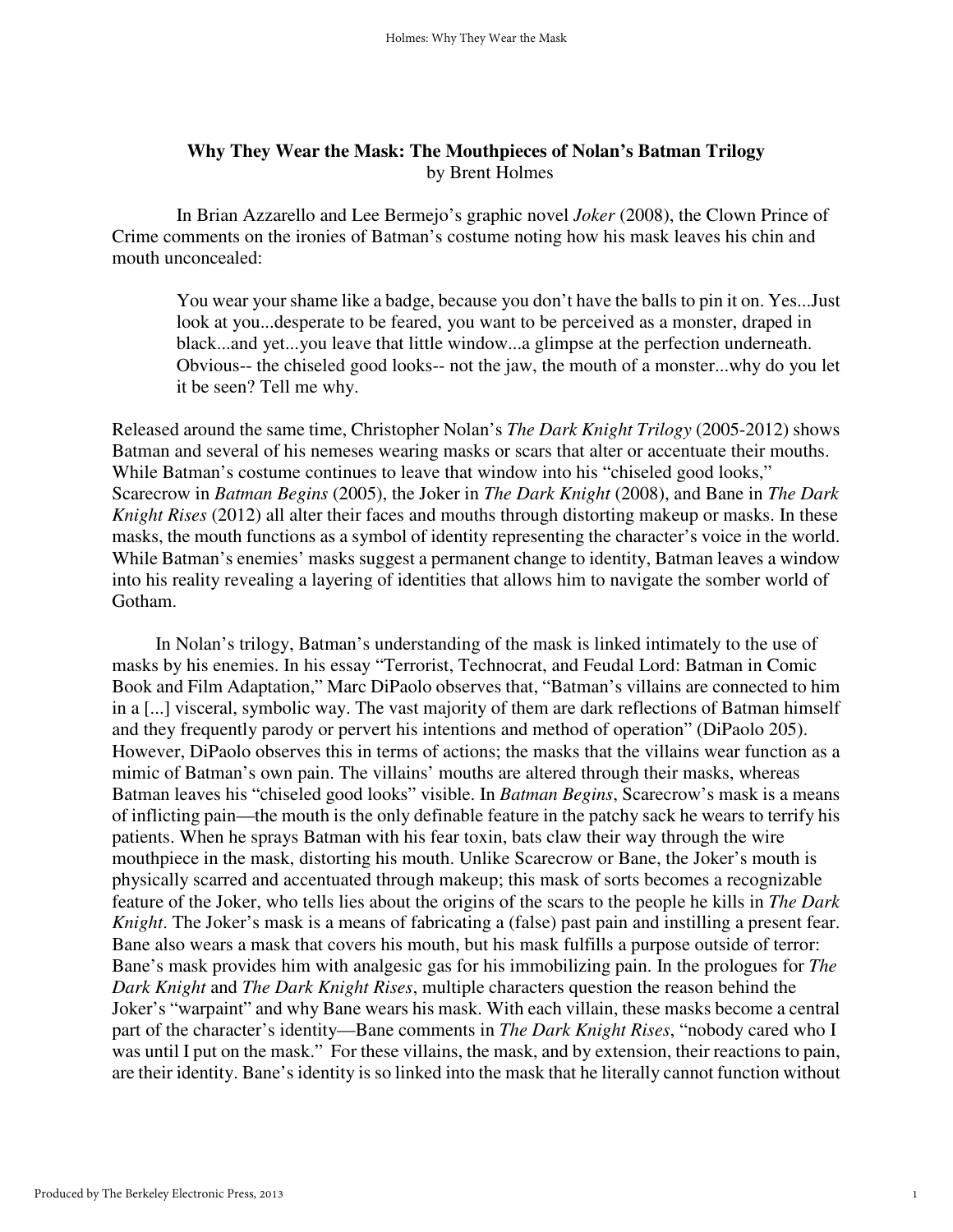it and becomes completely powerless when his mask is broken. Likewise, after the Joker's bank robbery, the Joker removes his clown mask in view of the security cameras, Ramirez commenting, "He can't resist showing us his face," implying that the Joker's face is the warpaint. Batman shares in this understanding of a mask presenting the true self. At the end of *Batman Begins,* Rachel Dawes tells him, "[Bruce Wayne] is your mask. Your true face is the one that criminals now fear."However, Bruce Wayne/Batman's understanding of the mask and pain is different from his nemeses'.

 Granted, not all of Batman's enemies wear masks. Ra's Al-Ghul, Talia Al-Ghul, and Two-Face present a different threat, not to Batman, but rather, to Bruce Wayne. Ra's and Talia, like Wayne, have multiple identities—Henri Ducard and Miranda Tate—who reflect on Wayne's own multiple personas. They strike at the vulnerable Bruce Wayne persona: Ra's burning down his house and Talia taking over his corporation, Wayne Enterprises. Likewise, Two-Face presents another threat to Bruce Wayne as Harvey functions as both a romantic rival for Rachel Dawes' affections and a denial of Wayne's desire to create "a Gotham that no longer needs Batman." While the threat they pose is different than his masked enemies, Wayne confronts them and "breaks his one rule": killing—either intentionally or unintentionally—each of these enemies as Batman, suggesting a breaking and transforming of the Batman persona.

 In Scott Bukatman's essay, "Why I Hate the Superhero Movies," he notes, "The central fascination in the superhero film is the transforming body, whether of a hero or villain" (121). However, in Nolan's films, Batman is the only character for whom the transformation is central—when talking to Lucius Fox while wearing Batman's gear in *The Dark Knight*, who is aware of Batman's alter-ego of Bruce Wayne, Batman still speaks in his gruff voice signifying that the transformation between his personas is a mental as well as a spiritual change. In *The Dark Knight Rises*, Bruce Wayne explains to Officer Blake that the mask was to "protect the people closest to [him]" and that "the idea was to be a symbol—Batman could be anybody." For Scarecrow, the Joker, and Bane, the mask is not a symbol of anonymity but represents their individuality. These enemies have one identity that does not change between environments, unlike Bruce Wayne, who switches between his identity as a public and private person and his superhero alter-ego. Bukatman writes in regards to how superhero masks functioned as a sign of transformation in previous superhero films, such as Sam Raimi's *Spider-Man* (2002), noting how CGI separates the human and superhero body: "After Tobey Maguire pulls Spider-Man's mask over his face, the figure onscreen literally ceases to be Tobey Maguire. This has the unfortunate effect of severing the connection between the inexpressive body and the liberated, expressive one" (121). However, this is not the only way that the mask has functioned in superhero movies. In Richard Donner's *Superman: The Movie* (1978), Superman's mask is the glasses and hat that disguise him as Clark Kent. In contrast to Spider-Man, whose mask conceals his identity as Peter Parker, Clark Kent must conceal his true identity as Superman by wearing glasses and a hat. In Nolan's films this notion of a separation between the inexpressive and the expressive body is blurred. Unlike other superhero films, Nolan presents a realistic aesthetic: the superhuman body is not CGI and moves in a way that is different from Bukatman's understanding of superheroes. Batman does not cheer while swinging through the city streets like Spider-Man, or majestically leap over buildings like the Hulk in Ang Lee's *Hulk* (2003). This controlled expressivity is shared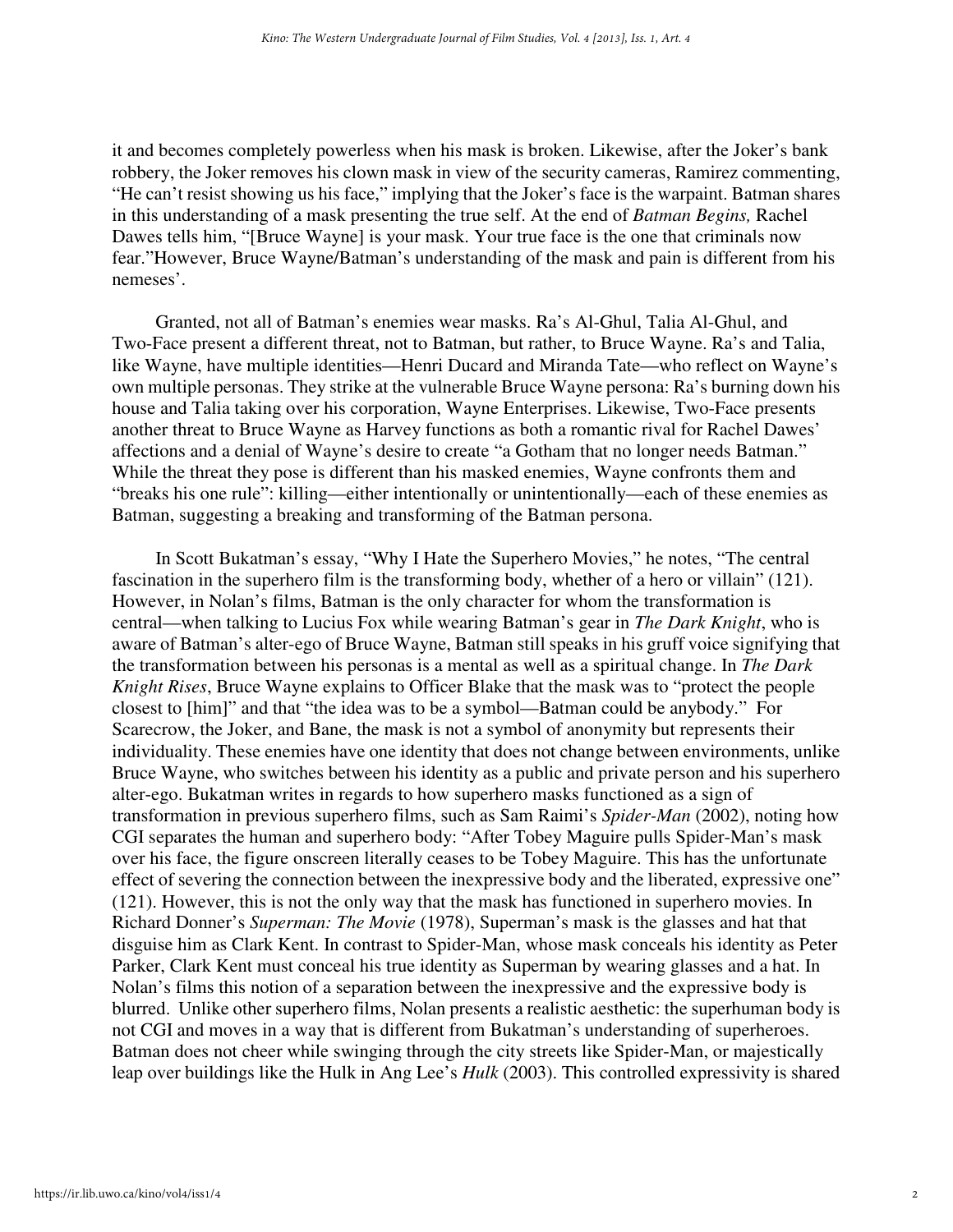by Batman's foes; when the Joker and Bane confront and kill their enemies, Gambol and John Dagget, respectively, the camera explicitly focuses on their mouths and shoots them from the same angle—they are shown from over the shoulder of their respective victims and also elevated above them. Their expressivity is not seen in their entire bodies, rather only in their masks and voice.

 In Sarah K. Donovan and Nicholas P. Richardson's essay, "Under the Mask: How Any Person Can Become Batman," the true identity behind Bruce Wayne/Batman's character is challenged, "Following Nietzsche and Foucault, [Donovan and Richardson] think that both Bruce Wayne and Batman are performances. [They] are rejecting the idea that there is some 'true' self underneath Wayne or Batman that connects them" (131). This idea is central to understanding Nolan's presentation of Bruce Wayne and Batman. In *Batman Begins*, Bruce Wayne reveals his identity of Batman to Rachel, telling her, "It's not who I am underneath, but what I do that defines me." The context of this line reveals the inner turmoil within Batman's identity; he rejects the notion that who he is underneath the mask matters to reveal to Rachel his identity as Bruce Wayne. The rest of the series bears witness to the struggle for Bruce Wayne's multiple performances over which one is valid. In his essay, "'I Think You and I Are Destined to Do This Forever': A Reading of the Batman/Joker Comic and Film Tradition through the Combat Myth," Michael Nichols explores how "Batman's efforts to achieve order seem to have engendered a newer, deadlier form of chaos" (246). While Nichols applies this idea specifically to how Batman functions in society, on a personal level, Wayne's attempts to bring order to his personas create a chaos within that after eight years, still dominates his character. *The Dark Knight* shows Wayne suppressing the Batman persona through "betting it all on" Harvey Dent and trying to turn him into a "hero with a face" for Gotham with the goal of returning to a civilian life with his childhood sweetheart, Rachel Dawes. This plan fails; Rachel is killed by the Joker and Harvey Dent becomes the villain Two-Face and forces Batman to take on his sins in order to defeat the mafia. While Gotham no longer needs Batman in *The Dark Knight Rises*, Bruce Wayne cannot settle back into modern society without Rachel. Through his unwillingness to help Gotham recover, Wayne creates the circumstances necessitating Batman's return. The crisis in *The Dark Knight Rises* is entirely a product of his own inner turmoil, his butler, Alfred, criticizing, "[He has] hung up his cape and his cowl but [he hasn't] moved on." In his fight with Bane, the mask is broken, symbolizing the breaking down of the Bruce Wayne/Batman personas. Nolan's films show the window Batman leaves in his mask to his double life as Bruce Wayne exists to reveal the inner turmoil of his character. Batman wears his pain in his mask—it does not inflict pain, lie about it, or alleviate it. Rather, his mask is an acceptance of the pain he experienced, but also a statement that it is not the pain that exists underneath, but what he does that defines Batman.

 In Azzarello's graphic novel, Batman responds to the Joker's question, saying that he leaves that window to mock the Joker. Similarly, In Nolan's films, Batman is "an unstoppable force" that forces his enemies to face their own masks: he sprays Scarecrow with his own fear toxin, denies the Joker's belief that everyone is corruptible, and breaks Bane's mask forcing him to confront his own suppressed pain. Batman/Bruce Wayne's mask is unique in terms of how superheroes and villains use their masks, while other characters such as Spider-Man and Superman use the mask to reveal or conceal a hyper-expressive identity. Batman's mask is an amalgamation of his personas. It is neither the monstrous creature of Batman or the painful past of Bruce Wayne and it does not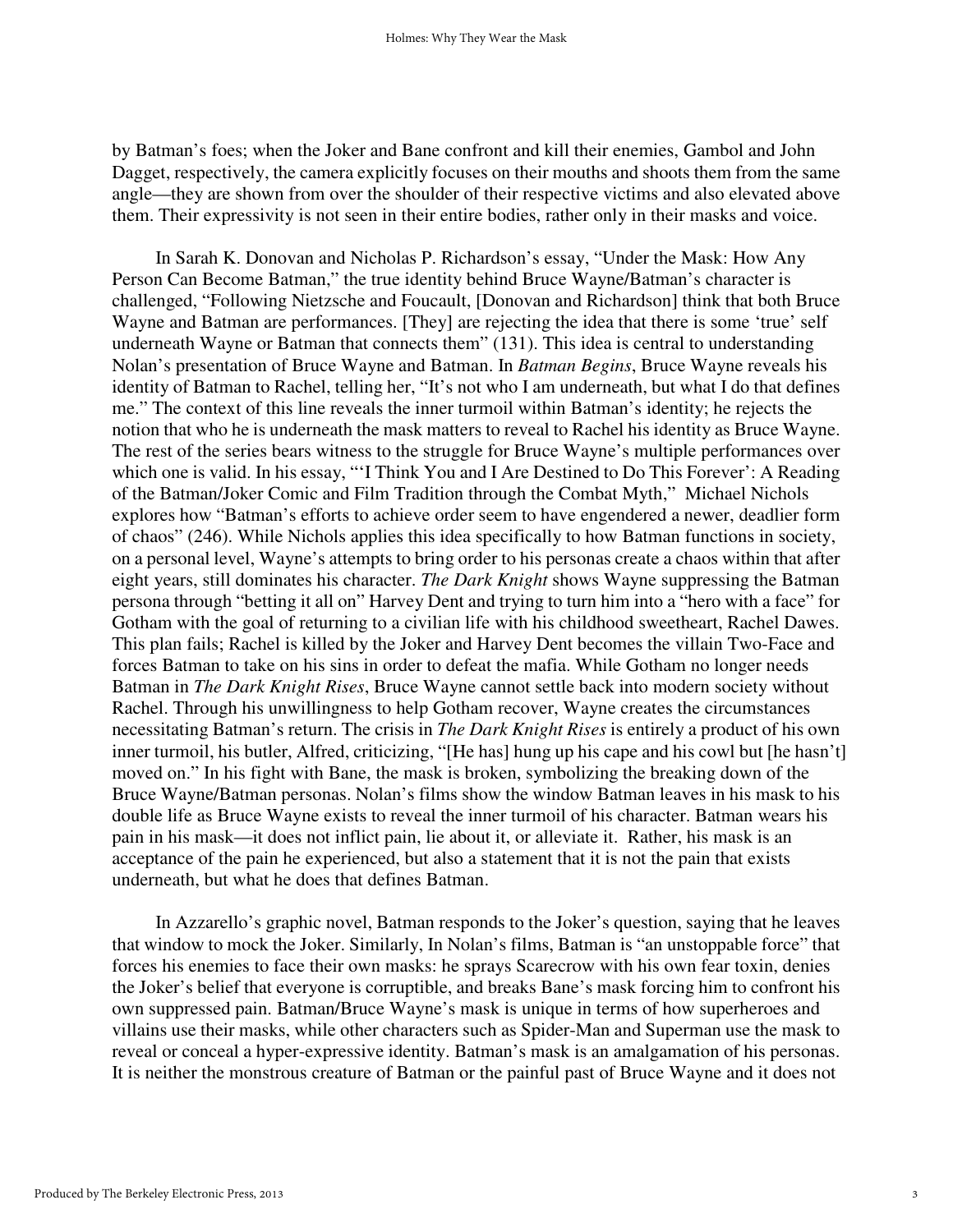cure the madness of a concrete identity created through a mask.